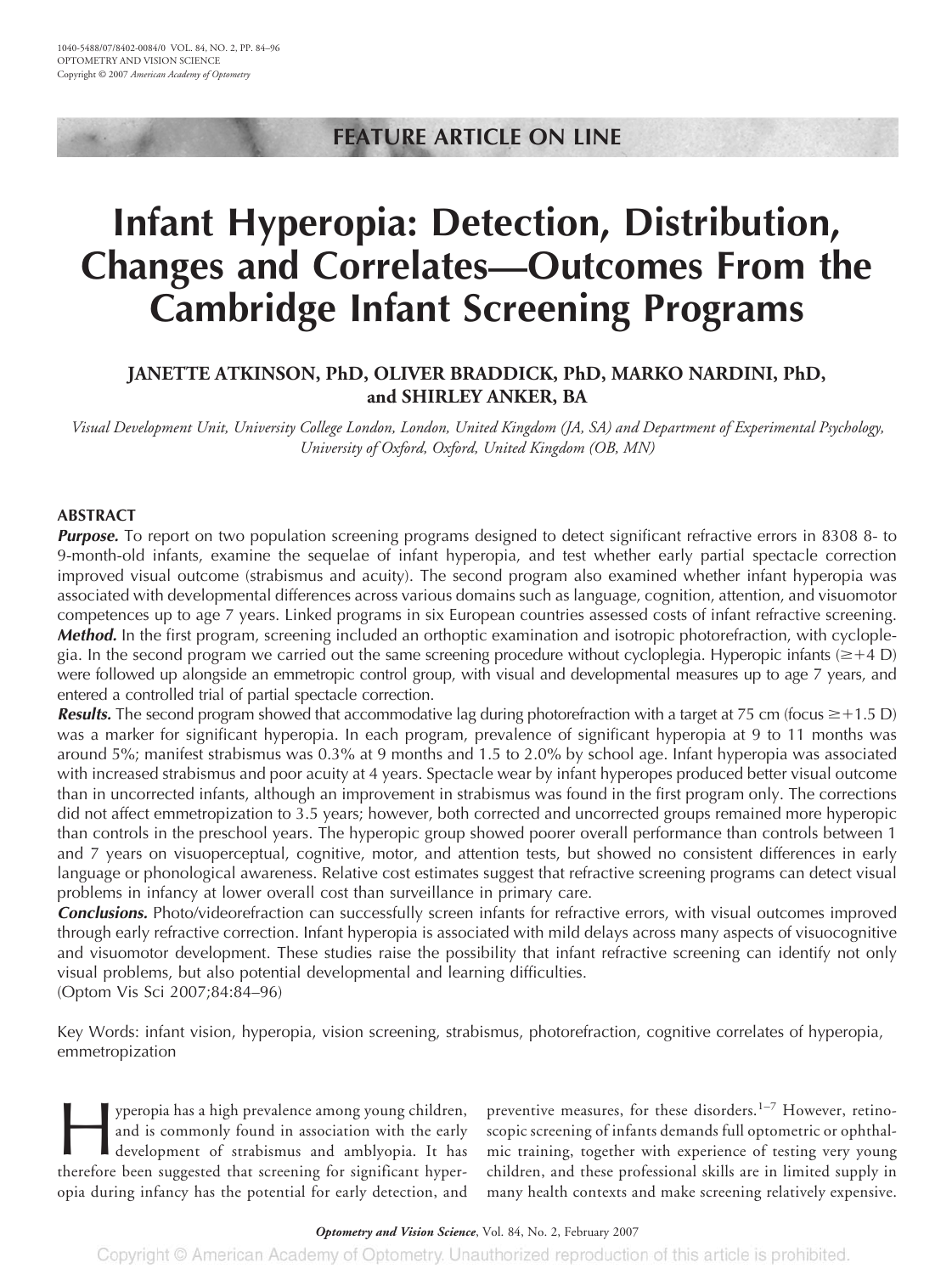Alternatively, autorefractors typically require co-operation, not found in infants, for looking through an eyepiece and fixating a small static target. However, the development of photo- and videorefractive methods, $8-14$  which can assess the refractive state of an infant's eyes rapidly from a distance, has made noninvasive screening a practical possibility.

We have carried out two programs in which photo- or videorefractive screening was offered to all children around 8 to 9 months of age, living within a defined geographical area in Cambridgeshire, England. Detailed descriptions of components of these programs, and their results, have been published elsewhere.<sup>10,15–22</sup> In this paper, therefore, we review the main findings and bring together related results from the first and second programs. We also present some previously unpublished data related to each program.

Each of these programs screened about 75% of a total population cohort, and so has provided a unique sample for the study of the natural history, correlates, and consequences of infant hyperopia. The large majority of infants in this screened population (around 85%) were white of British or other European ethnic origin. We will review the data which these programs have provided on the prevalence and distribution of refractive errors in infancy in this population.<sup>10,16-18</sup> For each program, the study design also included an extensive longitudinal followup, to school age, of infants detected with hyperopia, alongside a control group of children from the same clinics who did not have a significant refractive error (or any ophthalmological problem) at screening. This follow-up examined a range of visual sequelae, including refractive change (emmetropization), visual acuity, and strabismus.15,16

The design of both programs also incorporated a controlled trial of the effects on visual development of early spectacle correction of refractive errors, testing the hypothesis that adverse effects of early hyperopia could be counteracted by reducing the accommodative effort required to overcome image blur. The possibility of effective treatment is an important element in evaluating refractive screening as a preventative healthcare measure.

Such evaluation needs also to consider the costs of a screening program, relative to established systems based in primary care for identifying children who develop visual problems. These relative costs will depend on the way healthcare is organized in different national systems. The Cambridge screening program was linked to a set of pilot projects co-ordinated across six European countries<sup>23</sup>; this experience has allowed an initial analysis of comparative costs in a variety of different health care environments.

Observations during the first program suggested the possibility that children who had been hyperopic in infancy differed from controls not only in purely visual measures, but also in terms of a broader spectrum of cognitive and visuomotor development. Consequently, the second program included in the design of its follow-up a range of tests of attention, visual perception, spatial cognition, language, and visuomotor competence appropriate to the ages of follow-up sessions between 12 months and 7 years. We will review the evidence<sup>19,20</sup> provided by these tests that infant hyperopia is indeed statistically associated with a range of mild but significant delays in development, but that these delays are concentrated in certain visual, spatial, attentional, and visuomotor aspects, rather than reflecting a global cognitive or developmental delay.

## **Populations, Methods, and Protocols in the Cambridge Screening Programs**

*First Cambridge Screening Program (Cycloplegic).* Every infant living in the City of Cambridge (England) over a 2.5 year period (1981–1983) was sent an appointment to attend at one of eight local Well Baby Clinics when the infant was between 7 and 8 months of age. A total of 3166 infants (74% attendance) were screened by a trained orthoptist. The screening procedure included a basic orthoptic examination (cover test, 20 dioptre prism base out test, convergence to near point and Hirschberg test) and isotropic photorefraction $8-10$  following cycloplegia with one or two drops of 1% cyclopentolate. The photorefractive procedure requires three 35-mm photographs with different camera settings; one focused on the child's eyes at 75 cm, and the other two focused at 150 and 50 cm (i.e., 0.67 diopters in front and behind the child). A measure of defocus is derived from the dimensions of the blur ellipses in the latter two images, and the pupil size derived from the first.

Infants were referred for follow-up on the following criteria:

*Hyperopia:* refraction exceeding +3.5 D in one or more meridians. *Myopia:* myopia exceeding –2 D in one or more meridians. *Anisometropia*: more than 1.0 D difference between equivalent meridians of the two eyes.

*Orthoptic:* strabismus or any other ocular pathology evident in the orthoptic examination conducted at screening.

*Control group:* for each of the refractive conditions above, the next infant to be screened after the infant with the "condition."

Overall, 9.3% of the screened infants were followed-up in one or other of these groups. The first follow-up occurred by age 9 months and included a full orthoptic examination, photorefraction (before and after cycloplegia), acuity (using forced choice preferential looking), ophthalmic examination of the fundus, and cycloplegic retinoscopy. Where a significant refractive error was confirmed, and for the control group, follow-up appointments were made at regular intervals up to age 4 years; the overall plan is indicated in Fig. 1.

The effects of spectacle correction were evaluated in the hyperopic group who had refractions under  $+6$  D. (More extreme hyperopes were considered to require correction as conventional clinical practice, which was carried out in the regular ophthalmological clinic; their outcome is however included in the overall group results discussed below.) Of this hyperopic group, 50% (randomly selected) were prescribed a partial spectacle correction based on the following protocol. This was a consensus protocol, based on the goal of minimizing the risk of any child becoming overcorrected in the interval between visits, in particular with respect to astigmatism which frequently reduces rapidly over the first years of life $24,25$ :

*Sphere:* 1.0 D less than the least hyperopic meridian (corrections -1.5 D were not prescribed).

*Cylinder:* up to 2 years of age, half of astigmatic error if  $\geq$  2.5 D; at 2 to 3.5 years, half of any astigmatic error (as a positive cylinder added to any spherical correction); over 3.5 years, full correction.

On each visit, families whose children had been prescribed spectacles were carefully questioned about compliance (wearing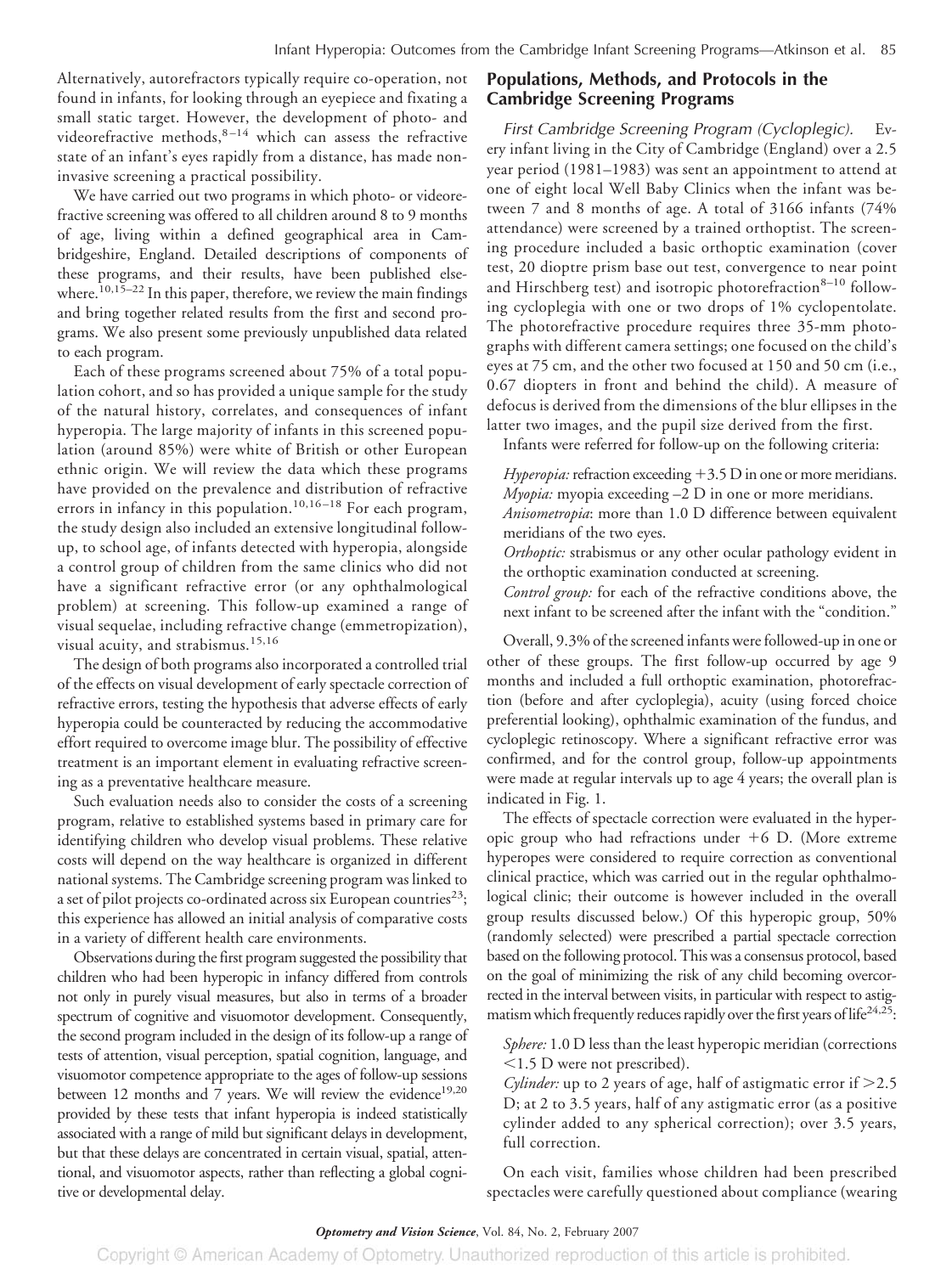

## **FIGURE 1.**

Scheme of the first Cambridge refractive screening program. The second program differed in that (a) the groups were initially selected for follow-up on the basis of noncycloplegic focus; (b) the first follow-up then selected groups similar to 1 to 4 above, on the basis of cycloplegic retinoscopy; (c) continuing visual, motor, and cognitive measures continued in follow-ups to ages 6 to 7 (Table 1).

spectacles for more than 50% of waking hours was deemed "compliant").

*Second (Noncycloplegic) Cambridge Screening Program.* This second program differed from the first principally in the use of a noncycloplegic screening procedure, and in the wider range of follow-up measures. Its target population was all infants born in the Cambridge Health District between July 1992 and July 1994 (a somewhat a larger region than the City on which the first program was based), derived from Child Health immunization lists from the Cambridge Lifespan Community Trust (Primary Health Care in the UK National Health Service). At one of eight locations in Cambridgeshire, 5142 infants (76%) attended for screening at an average age of 8.1 months. The screening procedure was similar to the first program, except that no cycloplegia was administered, and photorefraction on film was replaced by the VPR-1 videorefractor (Clement Clarke International Ltd.), which uses the same optical configuration as isotropic photorefraction, but captures the images in a digital framestore from which immediate computerbased measurements of the blur ellipse are made. The procedure, including repeated videorefraction at 75 and 100 cm distances, is described fully in ref. 16.

In this program, initial follow-up was on the basis of accommodative state without cycloplegia, when the child's attention was attracted to an illuminated toy at the camera distance. The criteria for follow-up were as follows:

*Far focus:* any infant showing a (freely accommodating) hyperopic focus of  $\ge$  +1.5 D in any meridian on either of the 75 cm measures. This criterion was selected on the basis of pilot work<sup>26</sup> which suggested that it would yield a manageable proportion of cases to follow-up (of the order of 5%) and that it would correspond to a similar cycloplegic refraction to that selected in the first program (cycloplegic refraction of  $+4$  D or more in at least one meridian).

*Near focus:* any infant showing a (freely accommodating) myopic refractive focus of  $\ge$  -3 D on both measures made at 100 cm distance (the optical theory of photorefraction<sup>8</sup> and empirical calibration, show that this camera distance of 100 cm gives greater differentiation of myopic errors than at 75 cm).

*Anisometropia:* any infant showing anisometropic defocus of  $\geq$ 1.5 D in parallel meridians of the two eyes, on any two or more of the four videorefractive measures.

*Controls:* recruited in the same manner as for the first program. *Orthoptic failure:* any infant in whom an orthoptic or ophthalmic problem (e.g., esotropia, exotropia, Duane's syndrome, ptosis, lens opacities, iris remnants) was detected.

At the first follow-up (mean age 9.1 months), cycloplegic refraction was checked (two drops cyclopentolate hydrochloride 1%), and used to define refractive groups on a similar basis as the first program, except that a  $+4$  D threshold was taken to define the hyperopic group for the general analysis.

The group reaching this criterion for significant hyperopia was given a second follow-up approximately 6 weeks to 2 months after their initial follow-up (at 10 to 11 months of age). At this followup, half of the confirmed hyperopic group were given a partial correction for their hyperopic refractive error using the same prescription protocol as in the first program.

The schedule of the follow-up to age 7 years, including the cognitive and behavioral testing, is tabulated in Table 1. The tests in the follow-up program are not described in full detail here, but may be found in the referenced sources. They included functional visual measures from the Atkinson Battery of Child Development for Examining Functional Vision (ABCDEFV) battery devised and standardized in the Visual Development Unit.<sup>27</sup> This includes a set of age-appropriate Core Vision Tests [e.g., acuity from Forced Choice Preferential Looking (FPL) or the Cambridge Crowding cards,<sup>28</sup> and measures of binocularity (Lang, TNO)], plus addi-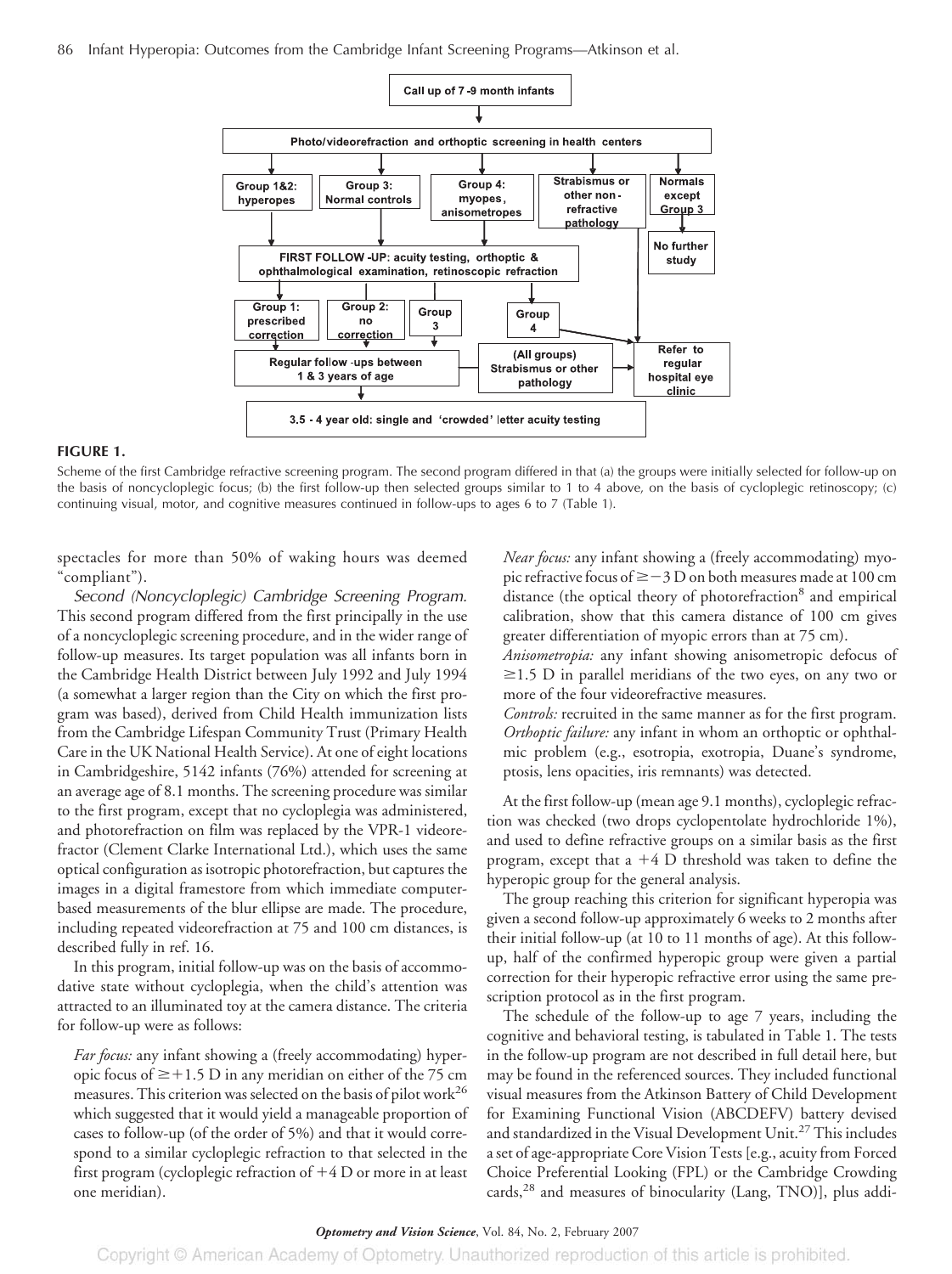| <b>TABLE 1.</b> |                                                    |  |  |
|-----------------|----------------------------------------------------|--|--|
|                 | Follow-up schedule in the second screening program |  |  |

| Age (months) | Follow-up number | Procedures                                                                                                                                                |
|--------------|------------------|-----------------------------------------------------------------------------------------------------------------------------------------------------------|
| $7 - 9$      | Screening        | Noncyclo videorefraction and orthoptic                                                                                                                    |
| $9 - 11$     |                  | Refraction, orthoptic, binocular acuity                                                                                                                   |
| $11 - 13$    | 2a               | (Treatment group only) Cyclo refraction, binoc and monoc acuity, first spectacle<br>prescription given                                                    |
|              | 2 <sub>b</sub>   | (Treatment group only) Spectacles checked                                                                                                                 |
| $13 - 15$    |                  | Refraction, orthoptic, binoc acuity, MCDI, ABCDEFV, head circumference                                                                                    |
| $19 - 21$    | 4                | Refraction, orthoptic, binoc and monoc acuity, ABCDEFV (part)                                                                                             |
| $24 - 27$    |                  | Refraction, orthoptic, acuity, ABCDEFV                                                                                                                    |
| $30 - 33$    | 6                | (Hyperopic groups only) Refraction, orthoptic, acuity, ABCDEFV, MCDI                                                                                      |
| $36 - 39$    | 7a               | Final cycloplegic refraction, orthoptic, binoc and monoc acuity (single optotype)                                                                         |
|              | 7b               | (Treatment group only) Spectacles checked, binoc and monoc acuity                                                                                         |
| $42 - 45$    | 8                | Griffiths test, ABCDEFV, movement ABC                                                                                                                     |
| $48 - 52$    | 9                | Orthoptic incl. stereo test, binoc and monoc acuity (crowding cards)                                                                                      |
| $63 - 72$    | 10a/b            | Orthoptic, acuity, WPPSI object assembly, block construction from ABCDEFV (timed),<br>movement ABC, BPVS, Griffiths performance test, CN-Rep, Rutter, PAT |
| $72 - 84$    | 11               | TEA-Ch                                                                                                                                                    |

'Refraction', unless stated otherwise, included noncycloplegic videorefraction as well as cycloplegic retinoscopy and videorefraction. 'Orthoptic' tests included age-appropriate stereo testing.

MCDI, MacArthur Communicative Development Inventory; ABCDEFV, Atkinson Battery of Child Development for Examining Functional Vision; Rutter, Rutter Parental Report Inventory; CN-Rep, Test of Non-word Repetition; PAT, Phonemic Awareness Test; TEA-Ch, Test of Everyday Attention for Children. See text for references.

tional tests of visual perception, visuomotor behavior, and spatial cognition. It also included standardized measures of early language development (the Macarthur Communication Development Inventory,<sup>29</sup> adapted for British English; British Picture Vocabulary Scales (BPVS)<sup>30</sup>; CN-Rep Non-Word Repetition Test<sup>31</sup>; Phonological Abilities Test<sup>32</sup>; the Movement ABC battery,  $33$  which assesses both fine and gross motor development; the Griffiths pediatric development test<sup>34</sup>; the Rutter Parental Report Inventory<sup>35</sup> (hyperactivity scale), and subtests of the Test of Everyday Attention for Children<sup>36</sup>). If a child had a prescribed correction at the time of testing, it was worn for these tests. Following the cycloplegic refraction at visit 7 (36 to 39 months) any children from the untreated group who still had a refractive error requiring correction were prescribed it, and wore their correction for the subsequent follow-up testing.

Both programs were approved through the Research Ethical Review procedures prevailing at the time of the work. Informed consent was gained from all participating families, and the research followed the tenets of the Declaration of Helsinki.

## **RESULTS Prevalence of Refractive Errors and Strabismus in Infancy**

Both programs indicated that within the population screened, 4 to 5.5% of 6- to 9-month olds have  $+3.5$  D or more of hyperopia, -1% have anisometropia of 1.5 D or greater, and very few (0.25%) have myopia  $-3$  D or greater. Strabismus is seen in -1%.16,18 Fig. 2 shows the proportions detected and confirmed in these ametropic groups in the two screening programs.

For most analyses from the second program a criterion of 4.0 D on retinoscopy was used to define significant hyperopia. For comparability with data from the second program,

Fig. 2 plots confirmation rates for both  $+3.5$  and  $+4.0$  D criteria.

For the second program, cycloplegic refraction is available only for the groups who were followed-up. As discussed below, initial selection for these groups, based on noncycloplegic refractive state, is not perfectly correlated with cycloplegic refractive error. Nonetheless, the number in the population having a certain degree of hyperopia can be estimated by combining (a) the number of infants with that refraction found to fail screening on the "far focus" criterion, with (b) the number with the same refraction initially selected in the control group, scaled up from this sample to reflect the size of the population from which the controls were drawn.<sup>18</sup> Fig. 3 plots in detail the distribution of hyperopia at 9 months determined from (a) and (b), measured as greatest meridian on cycloplegic retinoscopy, in the second screening program.

This figure makes clear that the distribution is skewed, with a modal value of the most hyperopic meridian at this age between  $+1.5$  and  $+1.75$  D, and a long tail extending to  $+9$  D. Many of the infants in this hyperopic tail of the distribution have significant astigmatism, and some are anisometropic; information about the distribution of these aspects of refraction in the followed-up sample is reported in full in ref. 17.

In summary, data from the two programs agree that most 8- to 9-month-old infants in an unselected, largely white population have a small degree of hyperopia, often including some astigmatism. About 5% have a hyperopic meridian of  $+4$  D or greater, considered appropriate for follow-up in these programs.

## **Cycloplegic and Noncyloplegic Videorefraction as Predictors of Refractive Error**

In the first screening program, initial screening was by cycloplegic photorefraction. As the cycloplegic procedure adds to the time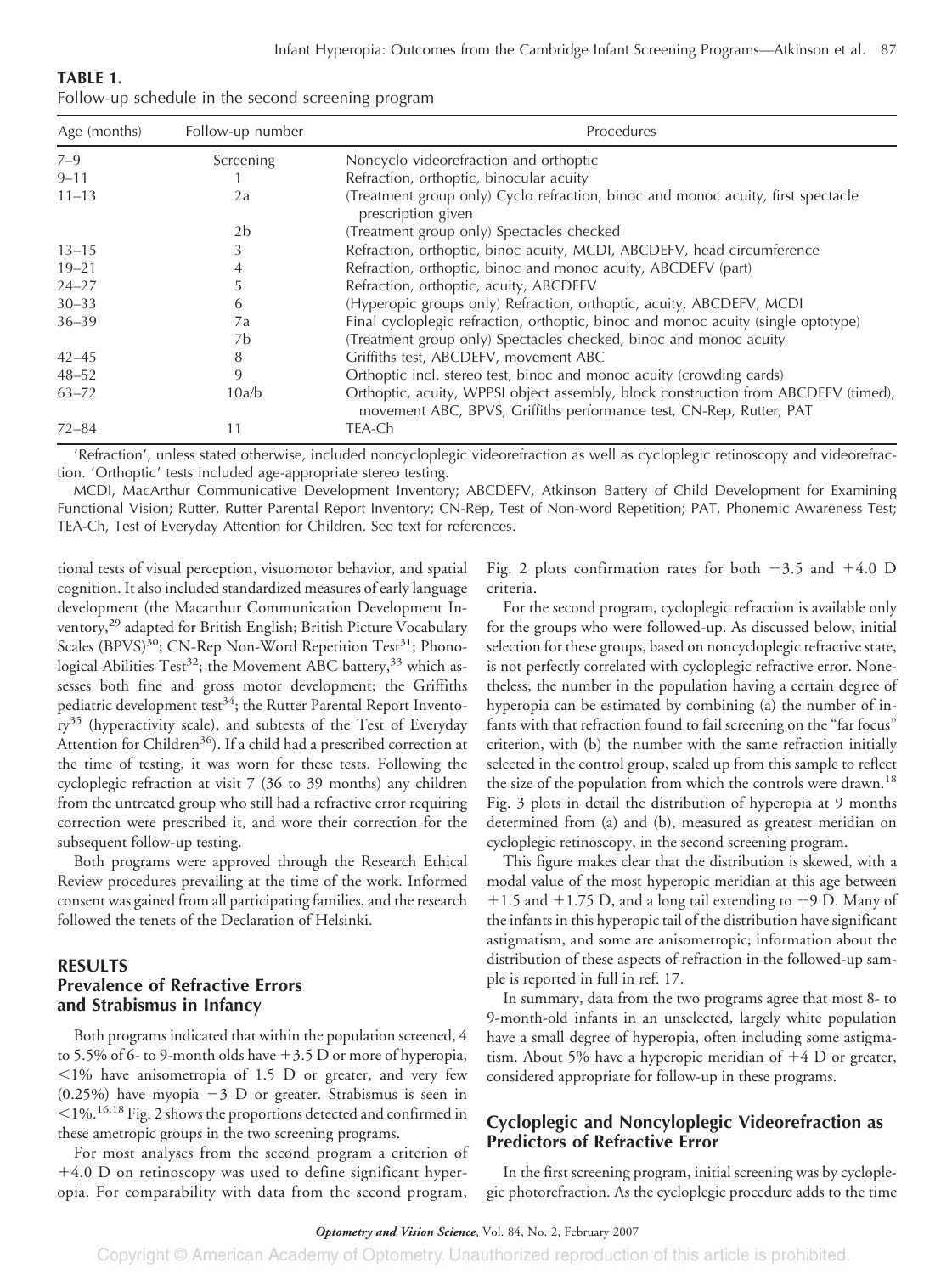88 Infant Hyperopia: Outcomes from the Cambridge Infant Screening Programs—Atkinson et al.



#### **FIGURE 2.**

Histograms showing the prevalence of hyperopic focus on cycloplegic photorefraction (first screening program) and accommodative lag on noncycloplegic videorefraction (second screening program) in the population at 6 to 8 months. Rates confirmed hyperopic on subsequent cycloplegic videorefraction at 9 months are shaded: greatest meridian confirmed 3.5  $D+$  (gray); 4.0  $D+$  (black, second program only).

and waiting facilities required, and the qualifications needed for the screening personnel, the second program was designed to evaluate whether infants with hyperopic refractions could be detected when they were allowed to accommodate freely and tested with noncycloplegic videorefraction.

The positive predictive value of the noncycloplegic procedure is illustrated by the right-hand bar of Fig. 2, where the shaded region shows the proportion of far-focus infants who were confirmed to be hyperopic under cycloplegia. A fuller picture is given in Fig. 3, in which black bars right of the 4 D line show the extent of this "true positive" group. White bars to the right of the line provide an estimate, based on the control group, of the proportion of children who accommodated closer to the camera than  $+1.5$  D but nonetheless proved to be significantly hyperopic (false negatives).

In addition to hyperopia, this screening program detected anisometropia (usually, but not always accompanied by hyperopia) as well as, in a small proportion of infants, myopia and orthoptic problems including strabismus. We calculated the overall sensitivity and specificity of the screening procedure as a whole, using the proportions of children detected and confirmed with *any* of these refractive or orthoptic conditions. It should be noted however that



#### **FIGURE 3.**

Histogram of most hyperopic meridian measured by cycloplegic retinoscopy at follow-up, age 9 months, in the second screening program.18 Black bars: those initially meeting the videorefraction criterion for "far focus" at screening. White bars: control group with normal focus. The figures in each group are scaled to reflect the overall proportions of "far focus" and "normal focus" infants in the population at screening. Vertical line: 4.0 D confirmation criterion for hyperopia at follow-up.

among children detected with at least one condition in screening, this included far focus in more than 90% of cases. (Near focus proved not to be a particularly useful indicator; only 0.3% of the screened population were in this category, and only 46% of these were confirmed in any category.) This overall analysis yielded a sensitivity of 0.67, specificity 0.96, and positive predictive value 0.60.18 In other words, children who are within the "normal range" of refraction will have a very high probability of passing the test (i.e., do not show accommodative lag  $\geq$  + 1.5 D); but a significant proportion of hyperopic infants also manage to accommodate on the target to this criterion.

The cycloplegic refraction followed the screening by about 1 month. In noncycloplegic videorefraction at this visit ("FU-1" in Table 1), about 25% of the children who had met the far-focus criterion at screening no longer showed this amount of accommodative lag. In this group whose lag had reduced there was a much lower proportion of hyperopes (27%) than those who still showed the lag (62%; see Fig. 4 in ref. 18). This is consistent with the idea that the former group may have been hyperopic, with consequent lag, at the age of screening, with significant reduction of both hyperopia and lag in the following 1 to 2 months. If this is correct, the positive predictive value of noncycloplegic screening would have been higher if the comparison had been made with an immediate cycloplegic refraction.

## **Prediction and Prevention of Strabismus and Amblyopia**

The justification for screening would not be strong if simple detection of hyperopic refractive errors was its end point. Screening gains its value from the ability to detect potentially amblyogenic and strabismogenic conditions, and particularly if it provides the opportunity for effective intervention. The two programs provided evidence on both these points.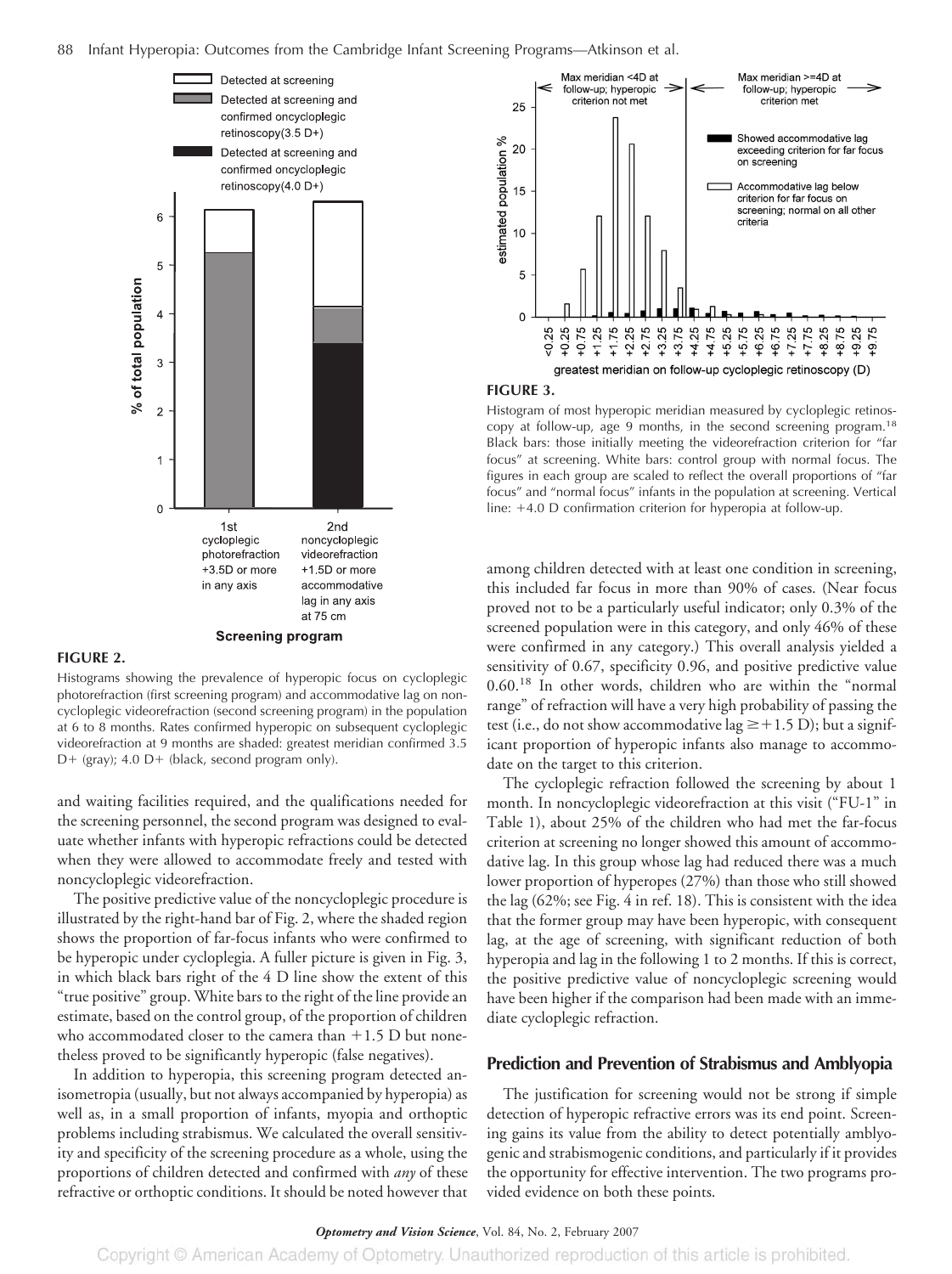In the first screening program, infants with  $+3.5$  D or more of hyperopia who did not wear a spectacle correction had, by 4 years, a high prevalence of strabismus (21%), compared with emmetropic controls (1.6%). Amblyopia was measured as failure on the Cambridge Crowding Cards acuity test<sup>28,35</sup>; for detection of amblyopia, crowded acuity is a more sensitive measure than singleletter tests at the same age. $37$  Note that, as explained in the description of the follow-up procedure, in both programs any children requiring refractive correction (whether or not they had been part of the "treated" group) wore it for the vision testing at 4 years. In the hyperopic group, 68% failed the crowded acuity test at 4 years, compared with 11.1% in the control group.<sup>15,16</sup> These results confirmed that infant hyperopes are significantly "at risk" for later strabismus and amblyopia.

However, wearing a spectacle correction reduced these risks significantly. In infant hyperopes who wore a partial spectacle correction, the prevalence of strabismus was reduced to 6.3%, and for amblyopia to 28.6%.

In the second screening  $program<sup>18,21</sup>$  infant hyperopes greater than  $+4$  D who were not corrected showed much higher prevalence of later strabismus (17%) and amblyopia (68%) than emmetropic controls (0.5 and 0.5% respectively). Those who wore a spectacle correction had a significantly reduced rate of amblyopia (17.1%); however in this program the prevalence of strabismus was not significantly reduced in the treated group.

These results as stated are for the group of children who actually wore their prescribed correction, i.e., were reported as compliant for 50% or more of their waking hours. To answer the scientific question of whether refractive correction is an effective preventive measure, this is a relevant comparison. However, to evaluate refractive screening from a public health point of view, the significant question is whether the overall system of assigning treatment on the basis of screening results leads to improved outcome. This question must be answered by comparing groups on the basis of intention to treat rather than on whether spectacles were actually worn. In both programs, such a comparison on the basis of "intention to treat" showed significantly improved acuity results for the group assigned spectacle correction, irrespective of compliance (see ref. 15 for the first program, and ref. 21 for the full details of the second program). The effect of spectacle correction on strabismus found in the first program was also significant if the comparison was made between intention to treat (8.8% of infant hyperopes became strabismic) and "no intention to treat" (23.2% became strabismic). As expected, the effects on acuity and strabismus were greater if children who actually wore their correction were evaluated against the untreated group.

The compliance rates achieved in the two programs were 71 and 62% respectively. Compliance rate in any program of this kind is likely to be sensitive to a number of factors, including the age at which spectacles are first prescribed, the care with which appropriate frames for very young children are selected and fitted, and the degree to which families are convinced of the value of the treatment. Thus the success of any program will depend heavily on these factors which reflect the skills and personal approach of all those involved, as much as the formal protocol of the screening and follow-up.

Data from the second program allow us to consider whether accommodative lag, resulting in a habitually blurred image, or habitual accommodation of marked hyperopes, were predictors of visual outcome. The numbers are relatively small, but the results showed no indication that hyperopic children who accommodated at the camera distance for screening were thereby at greater risk of amblyopia or strabismus.

They showed better acuity outcome than children who showed an accommodative lag, but the numbers did not allow these groups to be matched for the degree of initial hyperopia.<sup>21</sup>

In summary, both programs found that the wearing of a spectacle correction in infancy improves the chances of infant hyperopes having normal vision at age 4 and beyond. However, compared with the improvement of acuity, the effect on strabismus is less consistent between the programs; possible reasons for this are considered in the discussion.

## **Survey of the Screened Population at School Age**

The geographical nature of this population who participated in the second program allowed us to investigate the general visual outcome, in terms of acuity (Cambridge Crowding cards) and stereo testing (Lang) in a school population at average age 6.9 years (SD 0.5 years).<sup>38</sup> These tests were conducted in Cambridgeshire schools over a period such that one group of children were too old to have been included in the screened population, while a later group had been in the appropriate age cohort. Of 5915 children tested, 2292 turned out to have been screened. Fig. 4 presents the test outcome in these two groups, and shows that on both acuity (near and distance) and stereo measures, the screened population show a better school-age vision outcome than the preceding cohort who had not received screening. We do not know how far this is attributable to successful treatment within the groups detected in screening, and how far to an increased awareness of eye care needs in families who had attended the screening with their infants.

These results raise the possibility that infant screening not only provides a window of opportunity for early detection and treatment of visual problems and early treatment, but may also raise awareness of



## **FIGURE 4.**

Rate of children's failures on vision tests conducted in Cambridgeshire schools, at average age 6.9 years on a cohort who had participated in the second Cambridge screening program as 8 to 9-month-old infants, and cohort who were 1 year too old to have done so. VA fail  $=$  acuity worse than 6/9, in either eye or at least a two line difference between eyes, using Cambridge Crowding Cards at 3 m, or worse than 6/12 equivalent with a near version of the cards at 30 cm. Lang fail  $=$  could not identify at least two of three stimuli (i.e., disparity >600 sec of arc) on the Lang stereotest.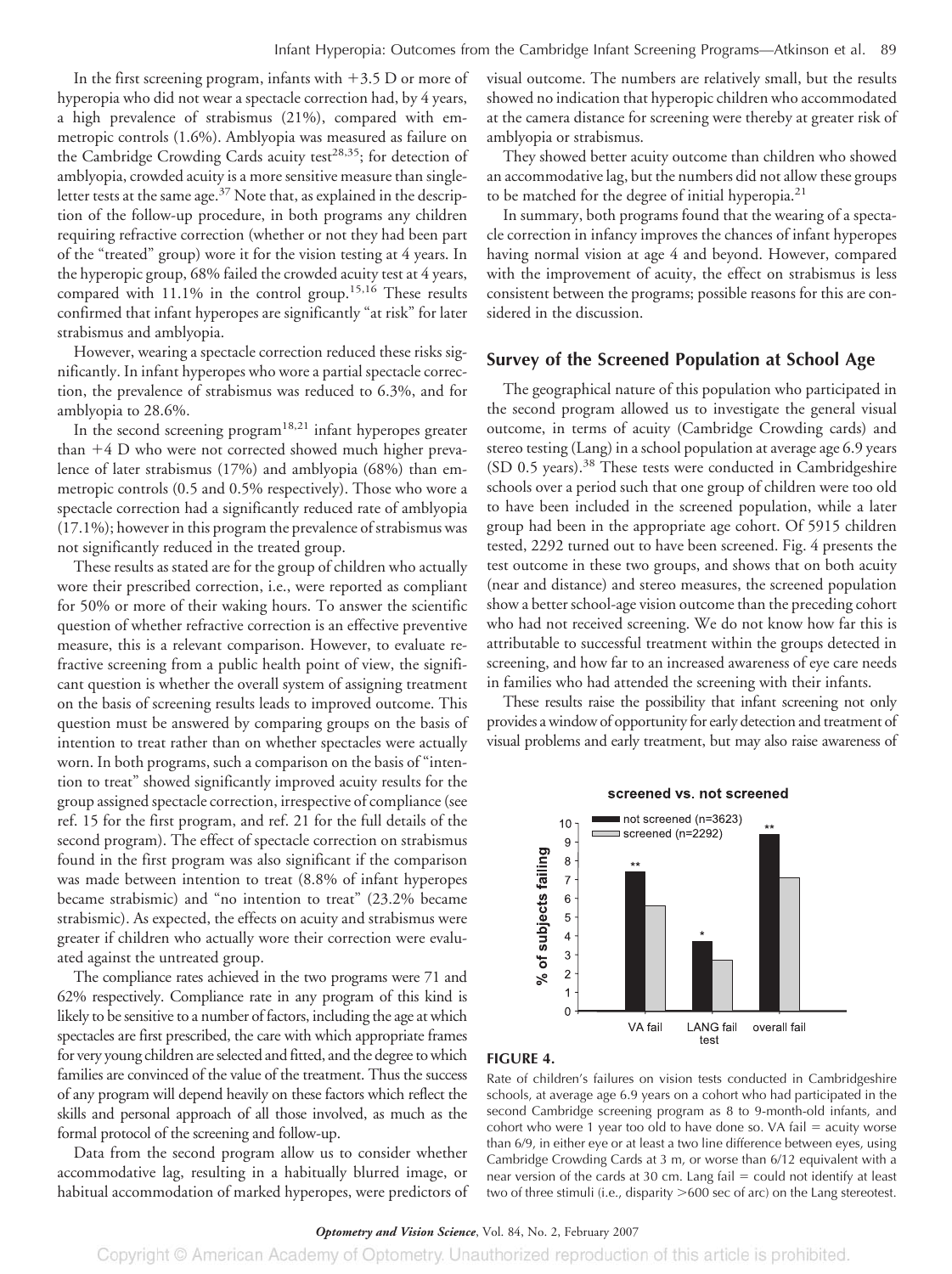the possibility of visual problems early in life and encourage parents who detect a possible problem to bring young children into the eye clinic.

## **Emmetropization With and Without Spectacle Correction**

A possible concern with early spectacle correction is that it could impede the normal process of emmetropization, which is partly driven by optical defocus.<sup>39-44</sup> To minimize this risk, the prescription protocol defined above gave only a partial spectacle correction for hyperopia, and the frequent follow-up intervals were intended to ensure that children did not become overcorrected due to reducing hyperopia between refractions. These repeated measurements of refraction allowed us to assess whether the reduced blur and accommodative requirement for children wearing their correction compromised their natural process of emmetropization.

In the first screening program, mean hyperopia (most hyperopic meridian) for infant hyperopes who were not treated with spectacle correction fell from  $+4.3$  D at 9 months to  $+3.1$  D at 36 months (Fig. 5). Over the same period, mean hyperopia in those who wore a partial correction reduced from  $+4.6$  to  $+3.4$  D. Both groups thus showed an average reduction of  $+1.2$  D. Wearing spectacles therefore did not impede infant hyperopes' emmetropization by 36 months. Fig. 5 also shows (previously unpublished) data from the second program which show a very similar pattern of results; in neither case was there a statistically significant difference between the refractions of the treated and untreated groups at 36 months.

More detailed emmetropization results from the first program can be found in ref. 22, including an analysis based on intention to treat. This analysis, like that shown in Fig. 5, found no final difference for hyperopic infants assigned versus not assigned to treatment. However, in either analysis, initial emmetropization in the treated group was slower. Fig. 5 shows that, at 18 months, the untreated group had reached the mean which they retained to 36 months, whereas hyperopia in the treated group was significantly higher and still reducing. By 36 months, the treated group had "caught up," and the two did not differ. This is consistent with emmetropization being accelerated by greater degrees of optical defocus, but shows that the protocol for partial correction used in this program did not prevent normal emmetropization by 36 months. The temporary disadvantage of a slower emmetropization should be set against the greatly reduced prevalence of strabismus and amblyopia in the treated group.

A fuller analysis of the early stage of emmetropization in the second program is presented in ref. 17, including a detailed consideration of early changes in cylinder as well as spherical components. This showed that spherical hyperopia and astigmatism both reduce during infancy, but that the processes determining these appear to be largely independent. This may have significant implications for understanding the mechanisms of emmetropization, which affect both the axial length of the eye and corneal curvature.

## **Early Visuoperceptual, Visuocognitive, and Visuomotor Correlates of Infant Hyperopia**

During the first program we observed that children in the hyperopic group often showed signs of mild developmental delays. This could potentially be because hyperopia is a "soft sign" of other developmental anomalies, or because poor early vision itself leads to abnormal development. In the second program we compared, over a series of follow-up visits, a wide range of measures of visuomotor and cognitive development (Table 1) in the groups who had been identified as infant hyperopes and emmetropic controls. The data presented in this and the two following sections comes entirely from the second program.

Children were tested between 13 months and 5.5 years with the ABCDEFV,<sup>27</sup> the Movement ABC,<sup>33</sup> and the Griffiths Child Development Scales.<sup>34</sup>

We found<sup>19</sup> that 14-month-old infants with hyperopia were twice as likely as controls to fail one or more of the visuocognitive and visuomotor tests of the ABCDEFV which at that age includes, apart from core sensory visual tests, retrieval of totally and partially covered objects (Piagetian test of cognitive object permanence), picking up black and white cotton using a pincer grasp, and stack-



#### **FIGURE 5.**

Mean changes of refraction in hyperopic treated, hyperopic untreated, and control groups in each of the two screening programs. "Treated" is here defined as the group who were assigned for spectacle correction, and complied by wearing their correction at least 50% of waking time during the period. "Untreated" combines children in the hyperopic group who were not assigned for treatment, and those who were assigned for correction but were not compliant in wearing their prescribed spectacles by the above criterion.

#### *Optometry and Vision Science*, Vol. 84, No. 2, February 2007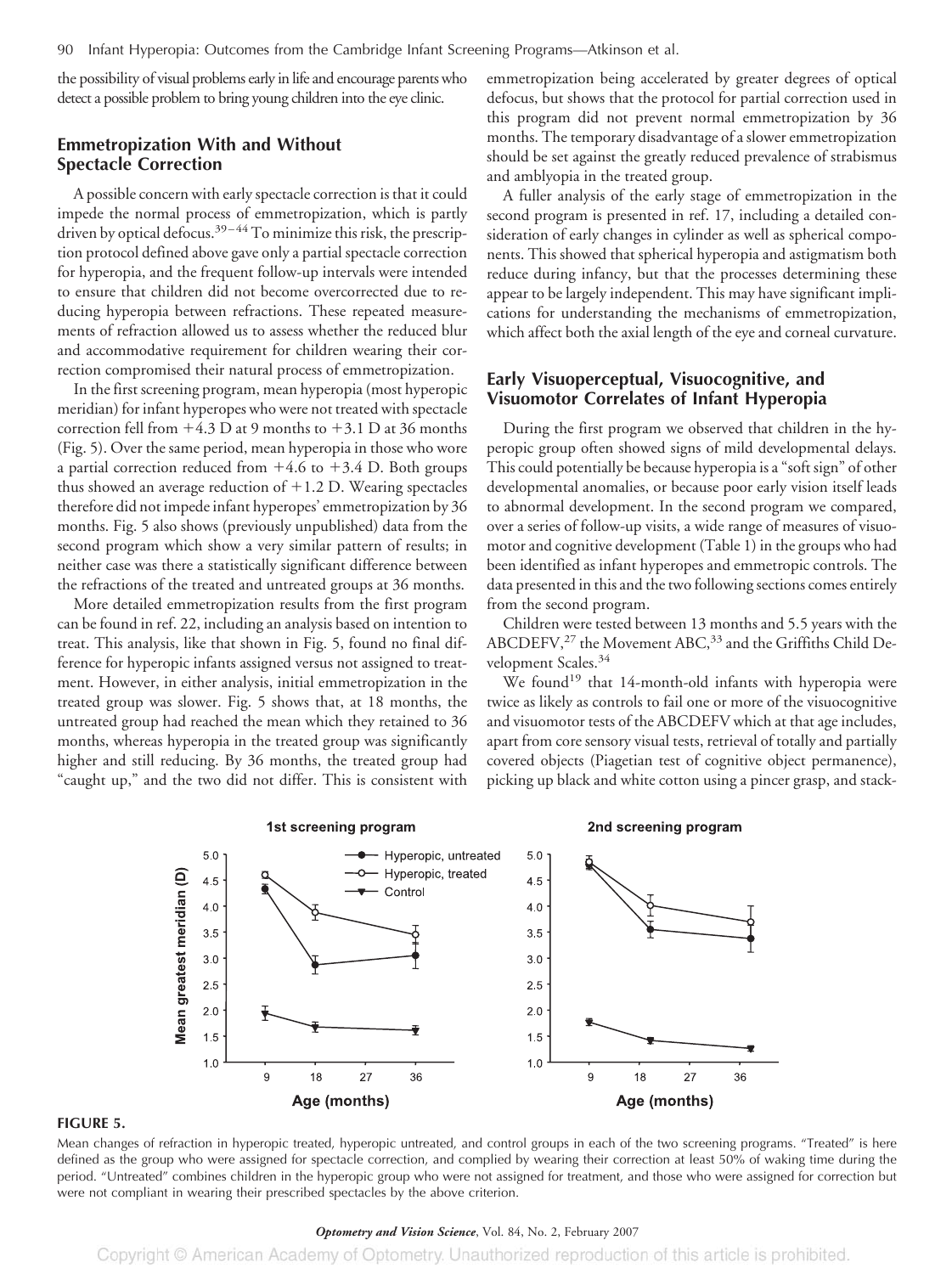## **TABLE 2.**

Tests of visuomotor and visuocognitive development on groups of hyperopic and control infants followed up from the second screening program, age 14 months–5.5 years

| <b>Test</b>                                                         | Age              | <b>Hyperopes</b> | Controls |
|---------------------------------------------------------------------|------------------|------------------|----------|
| % Passing ABCDEFV<br>(three subtests)                               | $14 \text{ mo}$  | 66               | 85       |
| % Passing ABCDEFV<br>$(>2/4$ subtests, excl<br>block constructions) | $2 \, yr$        | 76               | 83       |
| ABCDEFV (four subtest,<br>excl block<br>constructions)              | $3.5 \text{ yr}$ | 87               | 98       |
| Movement ABC overall<br>z-score                                     | $3.5 \text{ yr}$ | $-0.23$          | 0.00     |
| Movement ABC overall<br>z-score                                     | $5.5 \text{ yr}$ | $-0.34$          | 0.00     |
| MCDI vocabulary size                                                | 2 yr             | 57.1             | 57.2     |

ing two blocks. At 2 and 3.5 years, the ABCDEFV visual perception tests include shape matching in a form board and finding embedded animal figures in a drawing; these did not show significant differences at 2 years, but at 3.5 years, children in the hyperopic group showed a greater number of failures on these items than did controls. However, none of the items on the Griffiths scales of pediatric development showed a difference, arguing against the idea that this is a general delay in development at this age. Overall, these results indicate mild deficits in the hyperopic group, concentrated in areas of visual perception and visuomotor control, which in some tests are apparent as early as 14 months, and on others as late as 5.5 years. The numerical results for these tests are summarized in Table 2.

The difference between the hyperopic group and controls remained even when children who were strabismic or failed the acuity test at 4 years were taken out of each group.We also examined the comparison between the hyperopes who had worn a spectacle correction and those who had not. The differences in ABCDEFV scores between these groups were not consistent and were far from statistical significance, at any of the three ages tested.We conclude that although visuocognitive problems are associated with the group of infant hyperopes, they do not seem to be a consequence of the visual conditions which are also found in this group, and we have no evidence that they are improved by refractive correction of the hyperopia.

## **Deficits on the Movement ABC**

Most striking were differences in the two groups' performance on the Movement ABC, a standardized assessment of everyday visuomotor and spatial competence.<sup>33</sup> We compared infant hyperopes with emmetropic controls at 3.5 and 5.5 years.<sup>20</sup>

The Movement ABC includes tasks to assess motor development within three categories: manual dexterity, balance, and ball skills. It is normalized for ages 4 to 12 years, over which scores on individual tests can be converted to "impairment scores" corresponding to percentiles. For age 3.5 years, slightly below that for which there were previously published norms, we analyzed raw scores on individual tests and an overall z-score. For age 5.5 years,

we analyzed these (as the most sensitive measures of difference between groups), as well as standardized impairment scores, which are used to identify clinically significant motor impairments.

At 3.5 years, the hyperopic group scored significantly lower on three of the 12 tests, including one from each category, as well as on mean performance over all tests expressed as a z-score.20 (No test showed better performance by the hyperopes.) At 5.5 years the hyperopic group scored significantly lower on five of the twelve tests, as well as on overall z-score. (Only one test showed a nonsignificant advantage for the hyperopes.) Overall results are summarized in Table 2. At this age children's scores were also converted to standardized impairment scores, again showing a significant difference between the hyperopic and control groups. Against norms for 4 to 5 year olds, the control group's median impairment score corresponded to the 56th centile, while the hyperopic group's corresponded to the 42nd.

This overall difference between the control and hyperopic groups could potentially be explained by a poorly performing subgroup within the hyperopic group, whose scores would skew the data. However, an analysis of distributions of scores did not find evidence for such a subgroup; the hyperopic distribution was simply shifted down with respect to control distribution, and only 5.1% of children of the former fell below the fifth centile of the norms (the usual criterion for a clinically significant motor difficulty). The evidence indicates a deficit that was mild but widespread, rather than a subgroup of severely impaired children.

One possible subgroup would be strabismic children. Indeed, at 5.5 years the strabismic children in the hyperopic group did have significantly poorer scores than the nonstrabismic children (mean z-scores  $-0.62$  and  $-0.23$  respectively) suggesting that strabismus is associated with poor motor performance. However, even the latter figure is significantly different from performance of the control group, and so the association of the deficit with hyperopia is not simply a secondary effect of the problems of strabismic children.

The results for children in the hyperopic group who wore a spectacle correction did not differ significantly from those who had not (mean z-scores  $-0.30$  and  $-0.37$  respectively).<sup>20</sup> Thus the data does not provide support for the idea that the spectacle correction was an effective therapy for the visuomotor associates of hyperopia, as distinct from the acuity which was improved by spectacle correction in these children.

Taken together, these tests show a pattern of mild but persistent visuomotor and spatial deficits in children who had been identified with significant hyperopia in infancy, lasting at least until school age (6 years). This is unlikely to be a direct consequence of strabismus or of uncorrected refractive error, as in general both the strabismic and nonstrabismic groups and the compliant corrected and not corrected groups show similar degrees of deficit.

## **Tests of Language and Attention**

Were the visuomotor and perceptual deficits associated with infant hyperopia paralleled by developmental delays in other domains, such as language and attention? On the whole, we found language development in the hyperopic group to be normal. At 2 years, hyperopes did not differ from controls on an early checklist of vocabulary by parental report, the MacArthur Communicative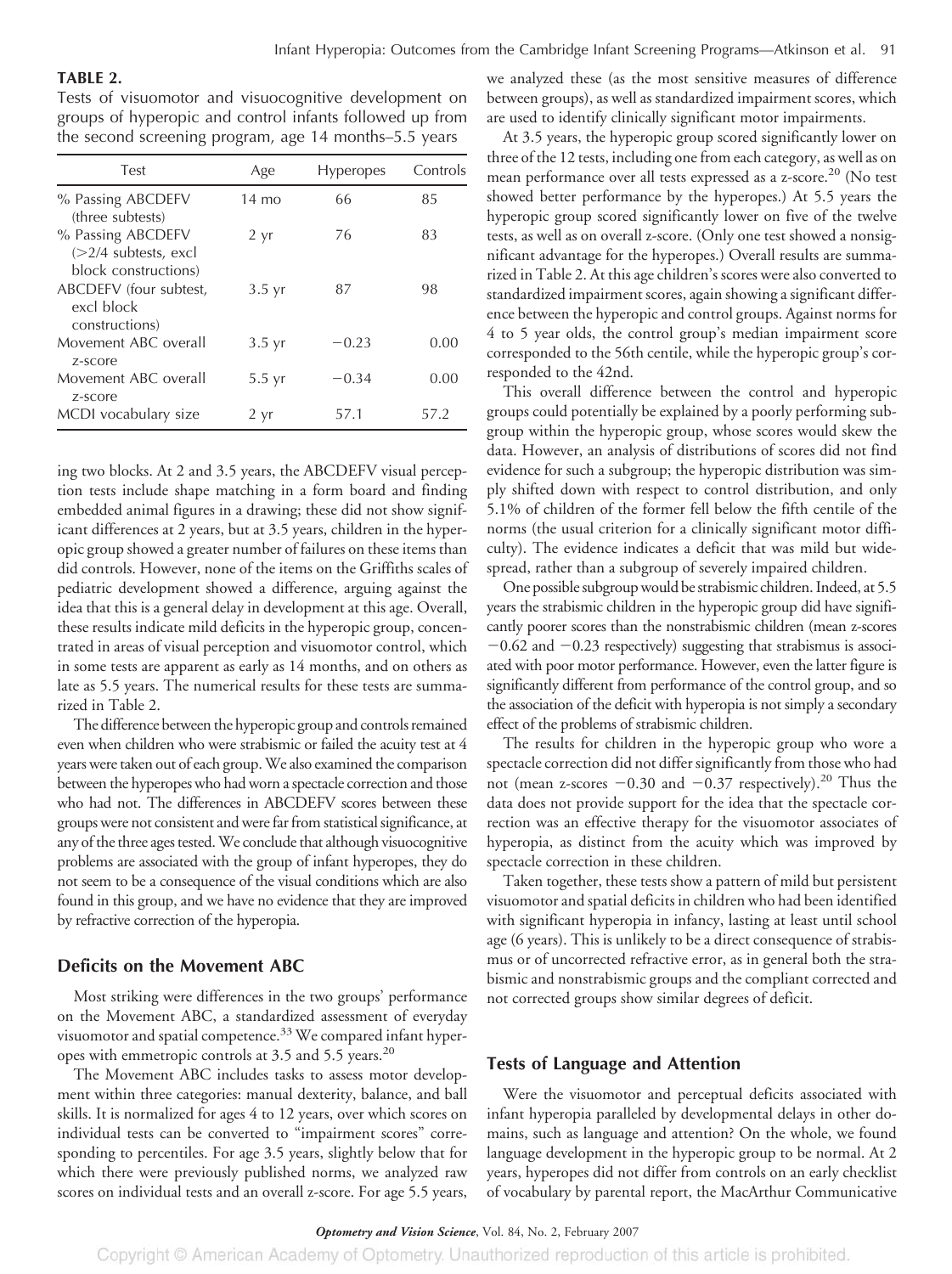#### **TABLE 3.**

Tests of language and attention on hyperopic and control groups from the second screening program, age 7 years

|                    |                        | Hyperope group<br>score |      | Control group<br>score |           |                                      |  |
|--------------------|------------------------|-------------------------|------|------------------------|-----------|--------------------------------------|--|
| Number of children | Test                   | Mean                    | SD   | Mean                   | <b>SD</b> | Test of difference                   |  |
| $n = 171$          | <b>BPVS</b>            | 107.7                   | 14.4 | 112.6                  | 13.7      | $t = 2.30$ , $p < 0.02$ <sup>*</sup> |  |
| $n = 171$          | CNRep                  | 33.2                    | 5.3  | 33.8                   | 4.5       | $t = 0.85$ , $p > 0.1$               |  |
| $n = 171$          | PAT rhyme              | 9 (median)              |      | 9 (median)             |           | $U = 3612.5$ , p $> 0.4$             |  |
| $n = 171$          | PAT letter knowledge   | 25 (median)             |      | 25 (median)            |           | $U = 3618.5$ ; p $> 0.4$             |  |
| $n = 147$          | PAT end deletion       | 7 (median)              |      | 7 (median)             |           | $U = 2595$ ; p $> 0.3$               |  |
| $n = 147$          | PAT beginning deletion | 7 (median)              |      | 8 (median)             |           | $U = 2448$ , p $> 0.1$               |  |
| $n = 118$          | TEA-Ch Sky Search      | 9.6                     | 3.4  | 11.0                   | 3.8       | $t = 2.00$ , $p < 0.03*$             |  |
| $n = 118$          | TEA-Ch Opposite worlds | 10.4                    | 2.6  | 11.6                   | 3.2       | $t = 2.08$ , $p < 0.03*$             |  |
| $n = 118$          | <b>TEA-Ch Score</b>    | 10.2                    | 4.1  | 11.0                   | 4.0       | $t = 0.98$ , $p > 0.1$               |  |
| $n = 118$          | TEA-Ch Walk Don't Walk | 8.0                     | 3.5  | 8.3                    | 3.4       | $t = 0.47$ , $p > 0.3$               |  |
| $n = 147$          | Rutter hyperactivity   | 1 (median)              |      | $0 \pmod{an}$          |           | $U = 2341.5$ ; p = 0.07              |  |

\*Difference is significant at the 5% level.

Development Inventory<sup>29</sup> adapted for British English in our unit<sup>19</sup> (Table 2).

At 5.5 years we tested children on a fuller set of measures of language development. The British Picture Vocabulary Scale (BPVS) short form<sup>30</sup> requires children to select line drawings that match the meaning of single spoken words. From the Phonological Abilities Test (PAT), we used rhyming, letter knowledge, and segmentation tasks; these assess phonological awareness, which has been found to be a predictor of later reading and spelling difficulties.<sup>32</sup> The Children's Test of Nonword Repetition (CNREP)<sup>31</sup> is a short-term memory test for language processing at 4 to 8 years; poor performance is associated with poor vocabulary, and reduced ability to acquire reading skills.<sup>45</sup> Results of these tests are included in Table 3.

On these tests, only the BPVS showed a small deficit in the hyperopic group relative to controls. On the CNREP and PAT however, the two groups showed no differences.

Overall, these data show little evidence for a language delay in the hyperopic group. It is of note that the only test that showed a difference, the BPVS, has significant visual, cognitive, and attentional components. Children must select a line drawing that matches a word, and on some of the more complex items the understanding of the mappings between drawings and words requires cognitive interpretation of the depicted events as well as vocabulary knowledge. There is also an important "response-selection" component: the task is to select which of four drawings best matches the spoken word, and therefore to inhibit inappropriate responses to items that may initially appear to match but are erroneous.We investigated these response-selection and inhibition abilities in the hyperopic group in more detail using early tests of attention (described in the following paragraphs).

In a final follow-up at 6 to 7 years, by which time children were already at school, we compared former infant hyperopes and emmetropic controls on four standardized subtests from the Test of Everyday Attention for Children (TEA-Ch).36,46 These results are summarized in Table 3. On "Sky Search," a test of selective visual attention in which children find targets embedded in an array of distractors, standardized scores were significantly lower for the hyperopic group. As children's motor speed at the test is subtracted before calculating the final score, the difference reflects specifically a deficit in visual attention in the hyperopic group. On "Opposite worlds," a test of attentional control and inhibition of a prepotent verbal response, the hyperopic group likewise scored significantly lower. The two other tests from this battery "Score" (sustained auditory attention) and "Walk don't walk" (a test of sustained attention and motor inhibition) did not show a difference between the groups.

These results show persisting deficits in selective visual attention and attentional control and inhibition in the hyperopic group at 6 to 7 years. Interestingly, these tests require the integration of visual information with selection and executive control functions associated with the frontal lobes. In contrast, the tests in which the information to be processed was auditory, rather than visual, did not show poorer results for the hyperopic group.

As for the visuocognitive and visuomotor effects described above, any differences in attention scores between hyperopic children who had versus had not worn a spectacle correction, either overall or for the separate subtests, were far from statistical significance. The association of poorer scores with refractive error is not apparently reduced by optical correction of that refractive error.

## **Costs and Benefits of Refractive Screening**

The studies described above demonstrate that refractive screening can be an effective measure for detecting hyperopia and anisometropia in infancy, and thereby predicting and treating subsequent childhood problems of acuity and binocularity. However, screening requires human and other resources, and for a large majority of screened infants, no visual problems are detected. Screening must therefore be evaluated in health-economic terms, as to the cost per case detected. This can be compared with the cost per case of infant ocular problems that would be detected without screening, i.e., through conventional primary care surveillance. Either method will send to the ophthalmology clinic a certain number of false referrals, and the cost of examining these must be included in the overall cost of the program.

These costs will be dependent on the organization and costs of primary care in a particular health care system. The opportunity to examine this issue in a range of different systems was provided by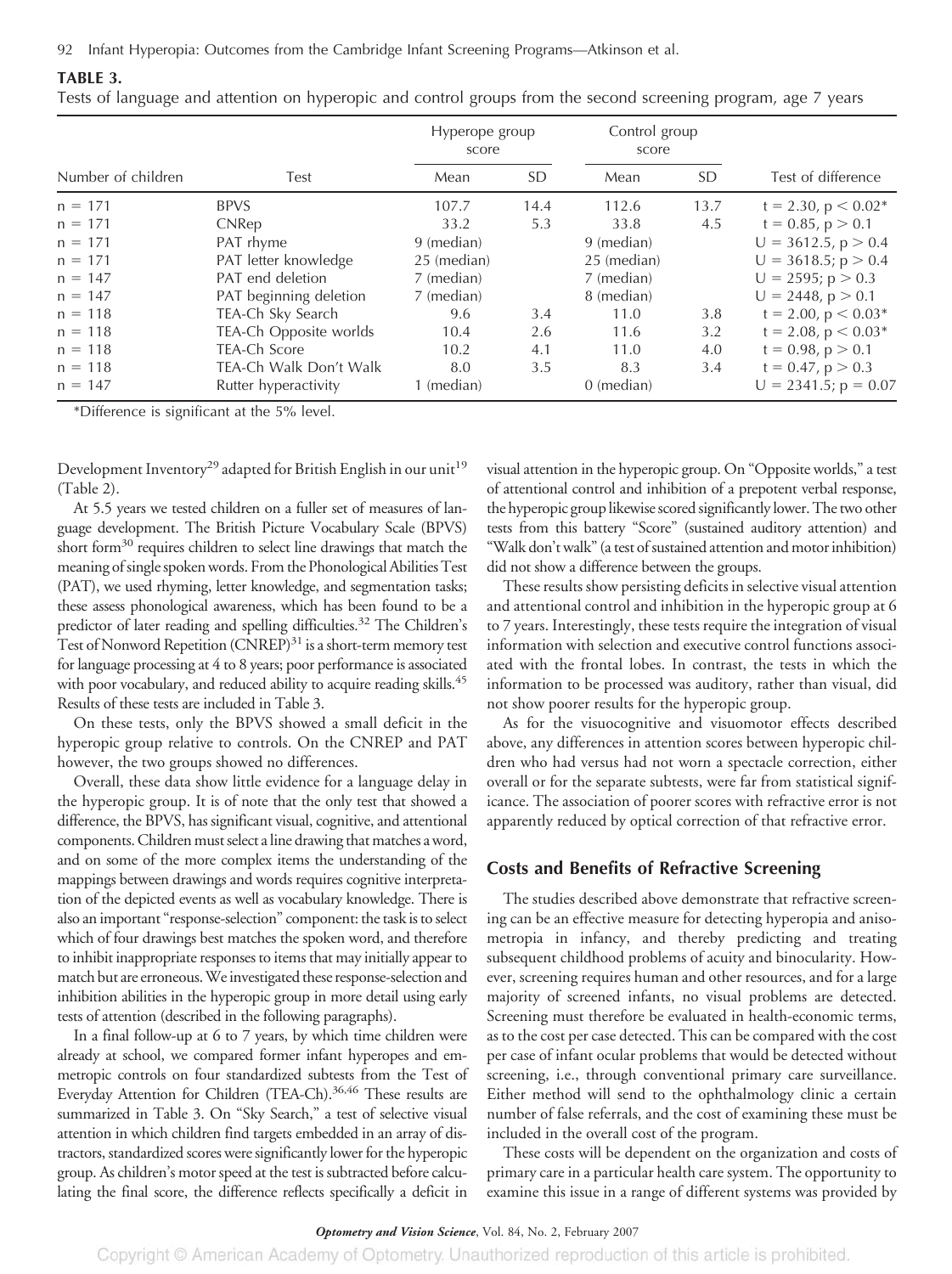## **TABLE 4.**

Illustration of calculated screening cost per child (1996 US\$ equivalent)

| Component costs of screening<br>(UK example)                          | Cost per child<br>screened (\$) |
|-----------------------------------------------------------------------|---------------------------------|
| Provision of list from immunization<br>register                       | 0.92                            |
| Clerical cost of making appointment                                   | 0.76                            |
| Orthoptist time (fraction of salary cost for<br>15 minutes per child) | 4.82                            |
| Use of building (rental costs charged by<br>health centre)            | 5.12                            |
| Equipment-videorefractor written off<br>over 10,000 tests             | 1.53                            |
| Total                                                                 | 13.15                           |

our collaboration between centers in six European countries that carried out pilot videorefractive infant screening programs.<sup>23</sup>

Tables 4 to 7 illustrate our methodology. In all cases costs have been taken, and translated into U.S. dollars, at the rates prevailing at the time the data were gathered (1996). Table 4 indicates the component costs of screening as conducted in the UK. The corresponding figure is presented in Table 5 for the six countries. Table 5 also presents the cost of a specialist appointment (with an ophthalmologist in the systems prevailing in these countries), required to confirm the presence of a condition (refractive or strabismic) suspected from either screening or surveillance. We also used figures on the costs of the visual components specified in each country's program of child health surveillance at the time.

The calculation also requires us to know (i) how many children were detected at screening (on the criteria described for the second program above); (ii) what proportion were confirmed as ametropic and/or strabismic; (iii) how many children would be referred from surveillance *on the same population*; and (iv) what proportion of these were confirmed in the ophthalmology clinic. (The latter figures could be obtained from ophthalmology clinic records for the year before the pilot screening program; the referral criterion would in this case almost always be suspected strabismus). Table 6 defines how these figures can be used to obtain comparable values of "cost per case detected." The figures required were available for this comparison in three of the centers (UK, Italy, Spain), in which the screening population was defined in such a way (e.g., as the catchment area of a specific hospital) that the surveillance results could be calculated.

## **TABLE 6.**

Calculation of cost per case confirmed

| Screening:                                                     |
|----------------------------------------------------------------|
| Cost per case confirmed = $(N_cC_s + N_{ds}C_o)/N_{cs}$ where  |
| $N_s$ = number screened                                        |
| $C_s$ = screening cost per child                               |
| $N_{ds}$ = number detected in screening                        |
| $C_{o}$ = cost per case in ophthalmology clinic                |
| $N_{\rm cs}$ = number confirmed from screening at follow-up in |
| ophthalmology clinic                                           |
| Surveillance by primary care physician:                        |
| Cost per case confirmed = $(N_pC_p + N_{rp}C_o)/N_{cp}$ where  |
| $N_p$ = number seen for surveillance in primary care           |
| $C_p$ = cost of primary care surveillance per child            |
| $N_{rp}$ = number referred from primary care surveillance      |
| $C_{o}$ = cost per case in ophthalmology clinic                |
| $N_{cp}$ = number confirmed from primary care surveillance at  |
| follow-up in ophthalmology clinic                              |
|                                                                |

Table 7 gives the figures calculated on this basis. Surveillance of one child is usually substantially cheaper than refractive screening, since the time spent by the general physician on vision checks is very brief, but the number of false referrals is generally much higher. The end result is that the overall cost per case detected, including ophthalmology clinic time, is substantially lower for screening, by a factor ranging from 1.5:1 to 3.2:1.

The conclusion that screening is economically advantageous must be qualified in several ways. First, the "cases" detected are different; in particular, the screening will detect infants with significant hyperopia, straight-eyed at the time of screening, who would almost certainly not be detected in surveillance. Second, because screening detects cases that would not otherwise come to light, the total cost may be increased, and this must be weighed against the benefits of early detection of refractive errors. The value of detecting cases depends on the success of subsequent treatment or preventive measures; we know something about this for the partial refractive correction in our trial, but do not have figures available for the success of any treatment following detection in surveillance. Nonetheless, apart from the benefits of detection, the figures emphasize the advantage of screening, in examining infants, and reassuring their families, who would otherwise occupy expensive specialist time with unconfirmed strabismus suspected in primary care.

From this analysis we suggest that the savings made by early effective screening and treatment can be substantial, provided the screening procedure is effective and does not have high false referral

**TABLE 5.**

Costs of screening and ophthalmology clinic visit in six European countries (all costs at 1996 levels and exchange rates)

| Country  | Cost per ophthalmology<br>clinic visit $(\$)$ | <b>Basis</b>                                   | Cost per videorefractive<br>screening by orthoptist (\$) |
|----------|-----------------------------------------------|------------------------------------------------|----------------------------------------------------------|
| UK       | 61.60                                         | Hospital charge to purchasing health authority | 13.15                                                    |
| Spain    | 22.95                                         | Health insurance approved charge               | 5.62                                                     |
| France   | 46.20                                         | State health insurance approved charge         | 15.40                                                    |
| Italy    | 34.80                                         | Public health charge                           | 8.47                                                     |
| Portugal | 28.77                                         | National health service costing                | 5.50                                                     |
| Germany  | 64.22                                         | State health insurance approved charge         | 16.79                                                    |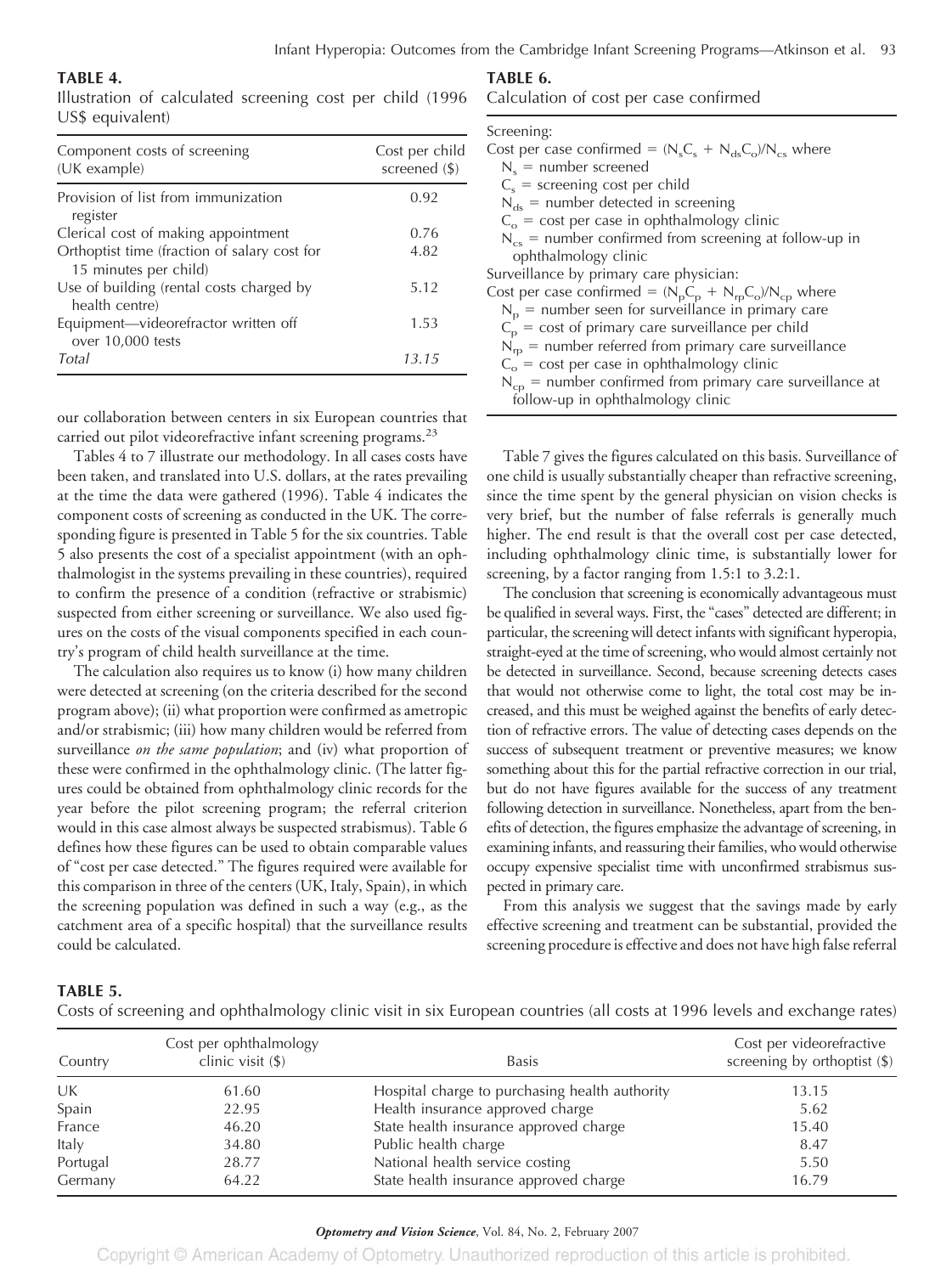# Center Surveillance Screening Cost per case detected (\$) % cases in population Cost per case detected (\$) % Cases in population Britain (Cambridge) 1100 1.3 337 5.2 Italy (Padova) 935 3.3 299 3.7 Spain (Barcelona) 172 3.0 112 11

| Overall cost per case detected, by methodology of Table 5, in three European countries |
|----------------------------------------------------------------------------------------|
|----------------------------------------------------------------------------------------|

rates, and the after-care and treatment is robust, with well-trained eye specialists with effective methods and procedures for examining very young children.

**TABLE 7.**

In applying this analysis elsewhere, the cost of the training of the individuals carrying out the screening and the accuracy of screening are crucial variables, as are the prevalence of strabismus and amblyopia in the particular population.

It should be noted that this is not a full cost-benefit analysis, in the sense that it does not attempt to quantify the benefits of different outcomes in economic terms. For instance, "false negatives" or missed cases place no cost burden on the healthcare system beyond their initial screening and thus play no special part in the analysis. However, whatever screening or surveillance method is used, it is important to state clear to parents that, even if no ocular abnormality is detected at that time, such problems may arise later in the child's life, and that they should seek professional advice if they suspect any problem in the future. More broadly, a full costbenefit analysis would need to evaluate the effect on quality of life, and cost of subsequent health care, of strabismus and vision loss which is not effectively treated in childhood.

## **DISCUSSION AND CONCLUSIONS**

In this population, the typical state of the infant eye around 8 to 9 months of age is modest hyperopia  $(+1.5 \text{ D})$  on average), although there is a long tail of significantly hyperopic refractions in the distribution, with about 5% showing  $+4$  D or more in one or more meridians in this particular population. This refraction identifies a group who are at increased risk of strabismus and relatively poorer acuity, by age 4 years.

The theory of accommodative strabismus would suggest that the group at greatest risk would be those showing habitual accommodation in the face of their hyperopia. Our data do not support this conclusion; they suggest that on the contrary accommodative lag at age 9 months may be an indicator of poor visual outcome, although this point needs further study. What we can say is that in this study, noncycloplegic screening effectively identified many infant hyperopes, including a group at high risk of strabismus and reduced acuity.

A partial spectacle correction for significant hyperopia in infancy yields a marked improvement in visual outcome, although even children who are compliant in wearing their correction do not on average achieve as good a result as emmetropic controls. However, the second screening program did not achieve the prevention of strabismus seen in the first program. This was not an effect of differential compliance since the prevention was not found even among those children who wore their correction. The lack of effect may be attributable to the fact that corrections were given approximately 2 months later in the second program than the first. If so, it suggests that treatment before the end of the first year may be necessary to prevent the onset of strabismus; the timing of treatment appears to be less critical for improving acuity outcome.

Ingram3,47 has also conducted trials of correcting hyperopic refractive errors detected in infant screening. His initial trial $47$ found no effect on strabismus of prescribing corrections after screening at 1 year, which would be consistent with the program above on timing. However, in his later trial, $3$  in which screening took place at 6 months, he also found no preventive effect. For comparison with our results, it would be of interest to know at what age the prescriptions were filled, and the subsequent level of compliance which is not in the published data.

The study in schools within the screened district from the second program showed that, overall, the screened cohort showed a better visual outcome at age 7 years than an immediately preceding cohort from the same population who had not been offered screening. This suggests that screening provides a general benefit of raising awareness in families of the possibility of early detection of visual problems and earlier treatment.

Hyperopic infants show small but reliable deficits in many visuocognitive, spatial, visuomotor, and attention tests, first identifiable in the second year of life and with persisting effects at the beginning school years. This is not a general developmental delay, since no effect is apparent in most language and auditory attention tests. There is no evidence that it is a result of strabismus, or that it can be reduced by optical correction. The deficit may be particularly associated with fronto-parietal systems for spatial cognition and attention. The basis of this association is not yet known; it is as likely to be a common neurodevelopmental origin, as to be a visual consequence of hyperopia on cognitive and motor development. It offers the possibility of early identification of children at risk of preschool visuocognitive problems, in particular attention deficits which may be a significant factor for educational achievement. However, considerably more work is required to investigate whether these deficits are particularly associated with accommodative lag in infancy (perhaps itself an indicator of attention), and/or with high levels of hyperopia persisting beyond infancy, or to a third more general factor such as a small delay in all neural circuitry controlling visual behavior.

We conclude that infant refractive screening with spectacle correction is a potentially valuable and cost-effective preventive measure for children's visual problems. However, this depends on adequate skills and organization, not only for delivering the screening procedure to the target population, but also in the follow-up

Copyright © American Academy of Optometry. Unauthorized reproduction of this article is prohibited.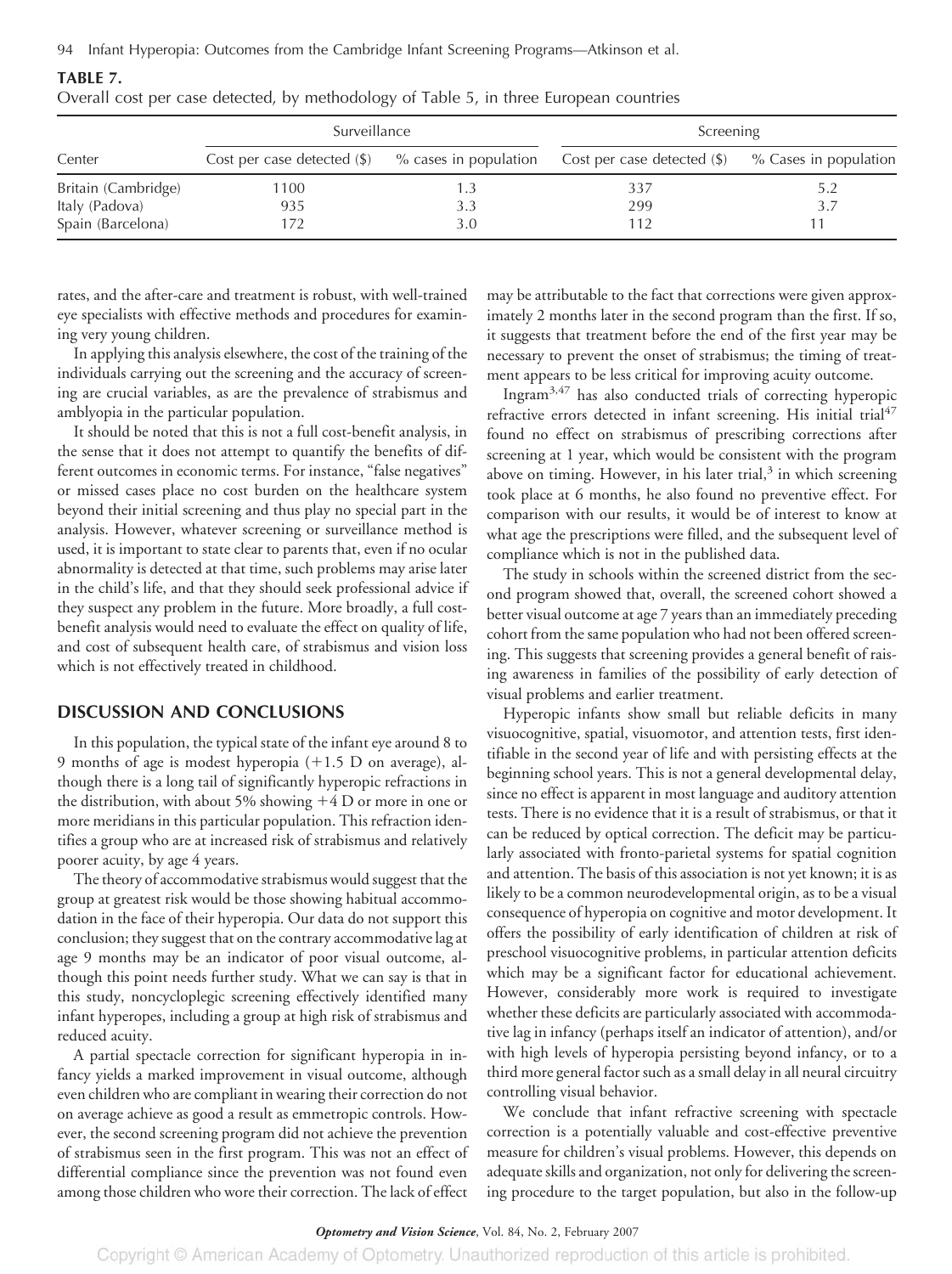that confirms refractions, prescribes corrections, and encourages and monitors compliance in the correction being worn. It is well known that there are marked differences in the prevalence of specific refractive errors in different ethnic populations, and the pattern found in this population would not necessarily be the same elsewhere. Furthermore, participation rates and compliance are likely to depend on the socioeconomic makeup of the screened population; while this program covered the whole range within the target population, the high attendance rate for screening and relatively good compliance achieved here would be considerably more challenging in a mixed inner-urban population, and in the context of a sustained service delivery rather than a research-oriented screening program.

We hope that these programs can serve as a starting point, which will inspire other teams to develop further carefully controlled studies of early hyperopia and its consequences across different populations and social and healthcare contexts, with the goal of improving not only children's vision but also a wider range of behavioral and cognitive function related to early visual brain development, so that children can achieve their true potential at school.

## **ACKNOWLEDGMENTS**

*This work has been supported by grant G7908507 from the Medical Research Council of Great Britain, a grant from the East Anglia Regional Health Authority, and under a Concerted Action of the BIOMED program of the European Community.*

*We acknowledge the help and support of present and past members of the Visual Development Unit in the two screening programs. Bill Bobier, Kim Durden, and David Ehrlich carried out the great majority of the retinoscopic refractions. Jackie Day, Kim Durden, David Ehrlich, Carol Evans, Clare Hughes, Ann Macintyre, Fiona Macpherson, Francoise Mathieu, Elizabeth Pimm-Smith, Sarah Rae, Jackie Wade, John Wattam-Bell, and Frank Weeks made substantial contributions to testing, organization, and data analysis. Katrina Richards carried out the great majority of the testing in schools. The screening programs were run with the collaboration and support of Mr. P. G. Watson and Mr. A. T. Moore, Consultant Ophthalmologists at Addenbrooke's Hospital Cambridge, and Dr. D. Vickers and colleagues, Lifespan Community Child Health, Cambridge Health District. We thank Sue Atkinson and Robert Ingram for helpful discussions in the planning of these programs. The co-ordinated European study was possible through the collaboration of Orlando Alves da Silva (Lisbon), Mario Angi (Padua), Alfonso Castanera de* Molina (Barcelona), Ruxandra Sireteanu (Frankfurt), and François Vital-*Durand (Lyon).*

*Received June 12, 2006; accepted November 7, 2006.*

## **REFERENCES**

- 1. Ingram RM. Refraction as a basis for screening children for squint and amblyopia. Br J Ophthalmol 1977;61:8–15.
- 2. Ingram RM, Walker C, Wilson JM, Arnold PE, Dally S. Prediction of amblyopia and squint by means of refraction at age 1 year. Br J Ophthalmol 1986;70:12–15.
- 3. Ingram RM, Arnold PE, Dally S, Lucas J. Results of a randomised trial of treating abnormal hypermetropia from the age of 6 months. Br J Ophthalmol 1990;74:158–9.
- 4. Simons K. Preschool vision screening: rationale, methodology and outcome. Surv Ophthalmol 1996;41:3–30.
- 5. Ciner EB, Schmidt PP, Orel-Bixler D, Dobson V, Maguire M, Cyert L, Moore B, Schultz J. Vision screening of preschool children: evaluating the past, looking toward the future. Optom Vis Sci 1998;75: 571–84.
- 6. Eibschitz-Tsimhoni M, Friedman T, Naor J, Eibschitz N, Friedman Z. Early screening for amblyogenic risk factors lowers the prevalence and severity of amblyopia. J Aapos 2000;4:194–9.
- 7. Williams C, Harrad RA, Harvey I, Sparrow JM. Screening for amblyopia in preschool children: results of a population-based, randomised controlled trial. ALSPAC Study Team. Avon Longitudinal Study of Pregnancy and Childhood. Ophthalmic Epidemiol 2001;8: 279–95.
- 8. Howland HC, Braddick O, Atkinson J, Howland B. Optics of photorefraction: orthogonal and isotropic methods. J Opt Soc Am 1983;73:1701–8.
- 9. Atkinson J, Braddick O. The use of isotropic photorefraction for vision screening in infants. Acta Ophthalmol Suppl 1983;157:36–45.
- 10. Atkinson J, Braddick OJ, Durden K, Watson PG, Atkinson S. Screening for refractive errors in 6–9 month old infants by photorefraction. Br J Ophthalmol 1984;68:105–12.
- 11. Choi M, Weiss S, Schaeffel F, Seidemann A, Howland HC, Wilhelm B, Wilhelm H. Laboratory, clinical, and kindergarten test of a new eccentric infrared photorefractor (PowerRefractor). Optom Vis Sci 2000;77:537–48.
- 12. Tong PY, Enke-Miyazaki E, Bassin RE, Tielsch JM, Stager DR Sr, Beauchamp GR, Parks MM, National Children's Eye Care Foundation Vision Screening Study Group. Screening for amblyopia in preverbal children with photoscreening photographs. Ophthalmology 1998;105:856–63.
- 13. Tong PY, Macke JP, Bassin RE, Everett M, Enke-Miyazaki E, Tielsch JM, Stager DR Sr, Parks MM, Beauchamp GR. Screening for amblyopia in preverbal children with photoscreening photographs. III. Improved grading criteria for hyperopia. Ophthalmology 2000;107: 1630–6.
- 14. Tong PY, Bassin RE, Enke-Miyazaki E, Macke JP, Tielsch JM, Stager DR Sr, Beauchamp GR, Parks MM. Screening for amblyopia in preverbal children with photoscreening photographs. II. Sensitivity and specificity of the MTI photoscreener. Ophthalmology 2000;107: 1623–9.
- 15. Atkinson J.Infant vision screening: prediction and prevention of strabismus and amblyopia from refractive screening in the Cambridge Photorefraction Program. In: Simons K, ed. Early Visual Development: Normal and Abnormal. New York: Oxford University Press; 1993:335–48.
- 16. Atkinson J, Braddick O, Robier B, Anker S, Ehrlich D, King J, Watson P, Moore A. Two infant vision screening programmes: prediction and prevention of strabismus and amblyopia from photo- and videorefractive screening. Eye 1996;10 (Pt 2):189–98.
- 17. Ehrlich DL, Braddick OJ, Atkinson J, Anker S, Weeks F, Hartley T, Wade J, Rudenski A. Infant emmetropization: longitudinal changes in refraction components from nine to twenty months of age. Optom Vis Sci 1997;74:822–43.
- 18. Anker S, Atkinson J, Braddick O, Ehrlich D, Hartley T, Nardini M, Wade J. Identification of infants with significant refractive error and strabismus in a population screening program using noncycloplegic videorefraction and orthoptic examination. Invest Ophthalmol Vis Sci 2003;44:497–504.
- 19. Atkinson J, Anker S, Nardini M, Braddick O, Hughes C, Rae S, Wattam-Bell J, Atkinson S. Infant vision screening predicts failures on motor and cognitive tests up to school age. Strabismus 2002;10: 187–98.
- 20. Atkinson J, Nardini M, Anker S, Braddick O, Hughes C, Rae S. Refractive errors in infancy predict reduced performance on the movement assessment battery for children at 3 1/2 and 5 1/2 years. Dev Med Child Neurol 2005;47:243–51.
- 21. Anker S, Atkinson J, Braddick O, Nardini M, Ehrlich D. Noncycloplegic refractive screening can identify infants whose visual out-